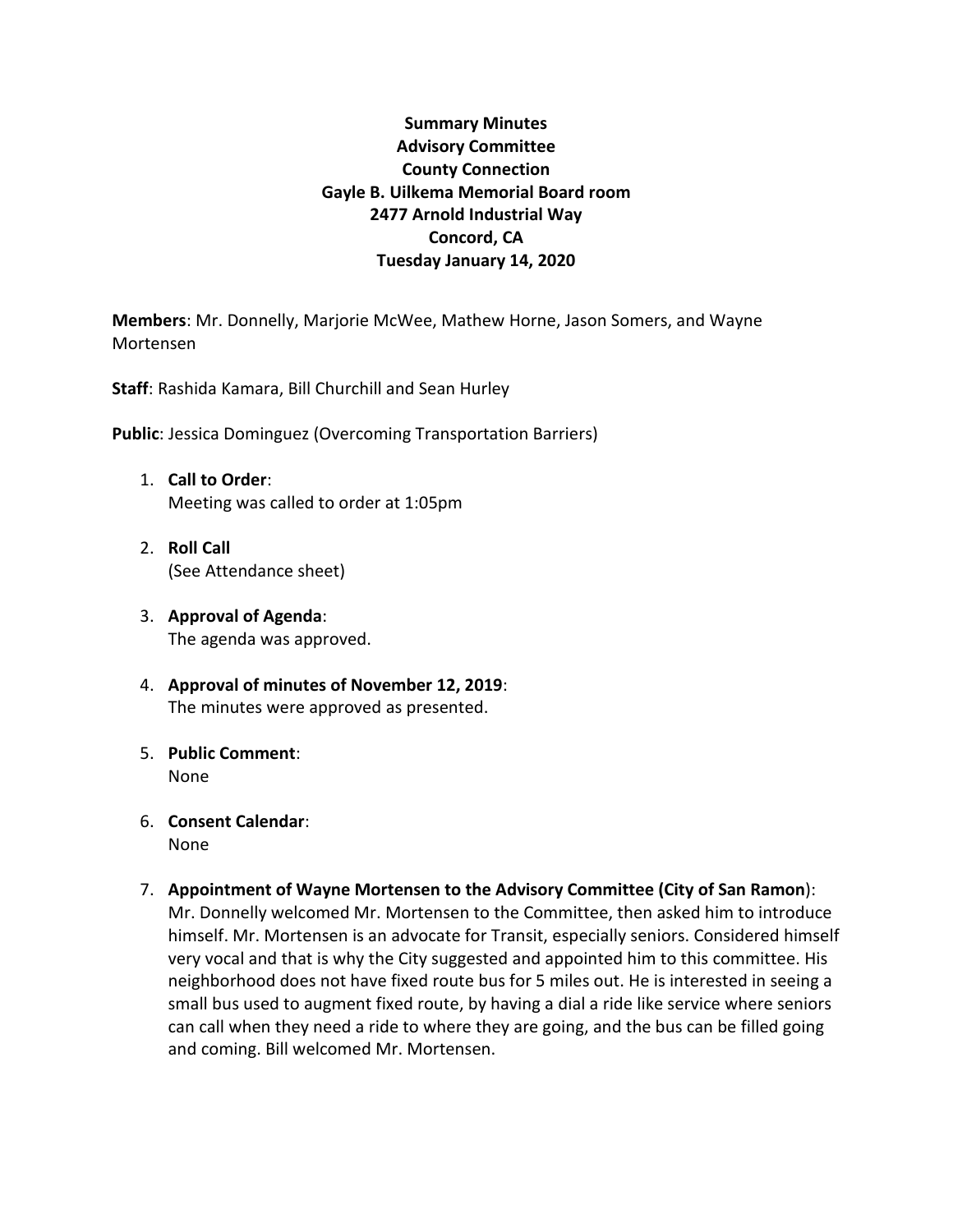Mr. Donnelly asked if the committee could vote on the chair. Mr. Churchill responded, that yes they can, but reminded Mr. Donnelly that he has volunteered for that position for the next year. Mr. Donnelly said after more members are appointed and become more familiar, they will address that issue again.

## **8. MTC-On-board Passenger Survey**

Mr. Churchill presented the on-board passenger survey. He mentioned this was a fixed route only survey that is done every couple of years. The goal is to better understand ridership shifts that tend to occur and help keep us on point. Especially since there was a recent service restructure in March 2019. This survey revealed several surprises.

- a. Through the survey we discovered 69% of trips begin and end In Contra Cost County. This attest to job growth as many of these routes feed into BART.
- b. Clipper usage has increased from 31% to 70%, making it easier to travel across systems, like County Connection, BART, AC Transit and Muni. This promotes overall ridership in the region and increases boarding time preventing lines to pay cash fare and improving overall on-time performance. Most users of our services are on the lower economic scale even though we live in a wealthy area. Most of these are cash-based fare, in turn they are not getting the benefit of a discount by using clipper.

Ms. McWee mentioned that service dropped from Walnut Creek to Shadelands and it takes forever in the middle of the day to get from one point to the other. Improvements to route 9 would help. Again, she reiterated that staff that plan routes must go out and ride service for at least a week to see how the service levels are. Some trips can take 3-4 hours. The elderly would find it difficult to take such routes because of the duration. Ms. McWee related her circuitous trip to the dentist along with another passenger. Realized routes are geared to commuters. Mr. Mortensen mentioned a city in St. Louis, that uses small buses where the elderly would call on the same day for service. The bus served multiple passengers and fed them to fixed route. This was a dial-a-ride service.

## 9. **Paratransit Transition Update Part 2**:

Ms. Kamara gave an update on the Paratransit Transition. Since the initial update, LINK services have gone completely paperless, by use of tablets by drivers in the field. LINK has also launched their MyTranist App for riders. This app allows riders, to monitor their trips in real time, receive notification of trip arrivals, notify caregivers of trip location and provide a platform for passengers to rate their trip experience which feeds back to LINK office and Transdev's office for immediate follow-up. Ms. Kamara, also passed out user guides and flyers for members to distribute to individuals who may want to use the app.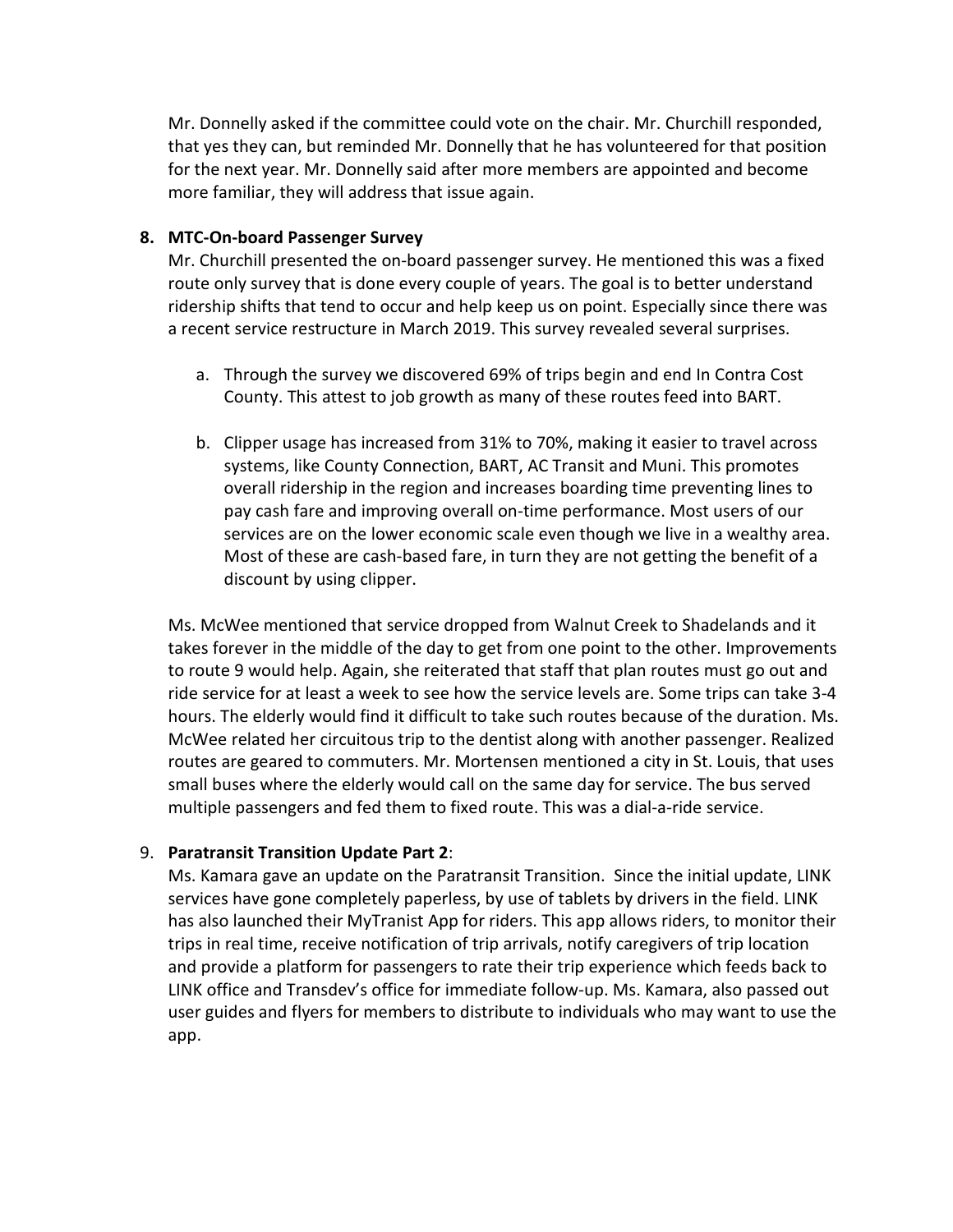## 10. **Update on Travel Training Programs (Verbal Update):**

Ms. Kamara gave a verbal update on the travel training efforts, which include working with Sean Hurley (CCCTA's Customer Service Manager) to identify resources to help us build a travel training program. Ms. McWee mentioned that she would like to be involved in the efforts moving forward. CCCTA, in the meantime, had an appointment to meet with Susan Rotchy of Independent Living Resources and had received a proposal from a Paratransit Consultant, Tom Roberts, to create and implement a Travel Training program. In addition, CCCTA has also engaged in dialog with Tri-Delta to partner in this effort, since we tend to service same passengers. Ms. McWee also mentioned that the training should be more than just taking someone on a ride, but should include training passengers on how to:

- Set someone up who has never used the bus system before
- Plan a fixed route trip online using a trip planning website
- What to expect if boarding a bus using a wheelchair, how to align your wheelchair
- How to board and where to sit when using a walker

## 11. **Quarterly Report from CAC to Board of Directors and Alternate meeting location**:

Bill relayed the request from the Board of Directors to CAC members to provide a quarterly report to the Board. Bill reiterated that the Board express their interest in the CAC and acknowledge the contributions the CAC can make to the transportation system. The Board wants them to know that they want to hear from them and want them to know that they can provide useful information or recommendations to the system. In the past, it has been difficult to get members to participate in the committee, but the individual Board members are working with their cities to ensure representation. As a result, we now have 5 seats filled and are working to fill the rest. Also, the location of the meeting has not always been ideal, so Bill asked the committee members what they thought about choosing an alternate location. Ms. McWee suggested CCTA building in Walnut Creek which is easily accessible by bus and by BART. Bill said he would inquire with Peter Engle regarding using CCTA office and report back on the March  $10<sup>th</sup>$ meeting. Mr. Donnelly mentioned the timing of the meeting. His concern was having the meeting in enough time to make a recommendation that could go to the Board. At the moment, the CAC meeting is in the same week as the Board meeting and suggested meeting in the first or second week of the month, so recommendations can be reviewed by O&S and then passed on to the Board. Mr. Donnelly asked the committee if they would like to move the meeting to the first Tuesday of the month. All members present said yes. Jason Sommers said he would like to learn more about what we do and how the committee can help or advise on. Both Mr. Donnelly and Mr. Mortensen said they would like to see the budget.

## 12. **Fixed Route Monthly Report:**

Mr. Churchill gave a report of the fixed route monthly report. He focused on the change in service since the March 2019 service cut. Normally it takes up to two years to see the